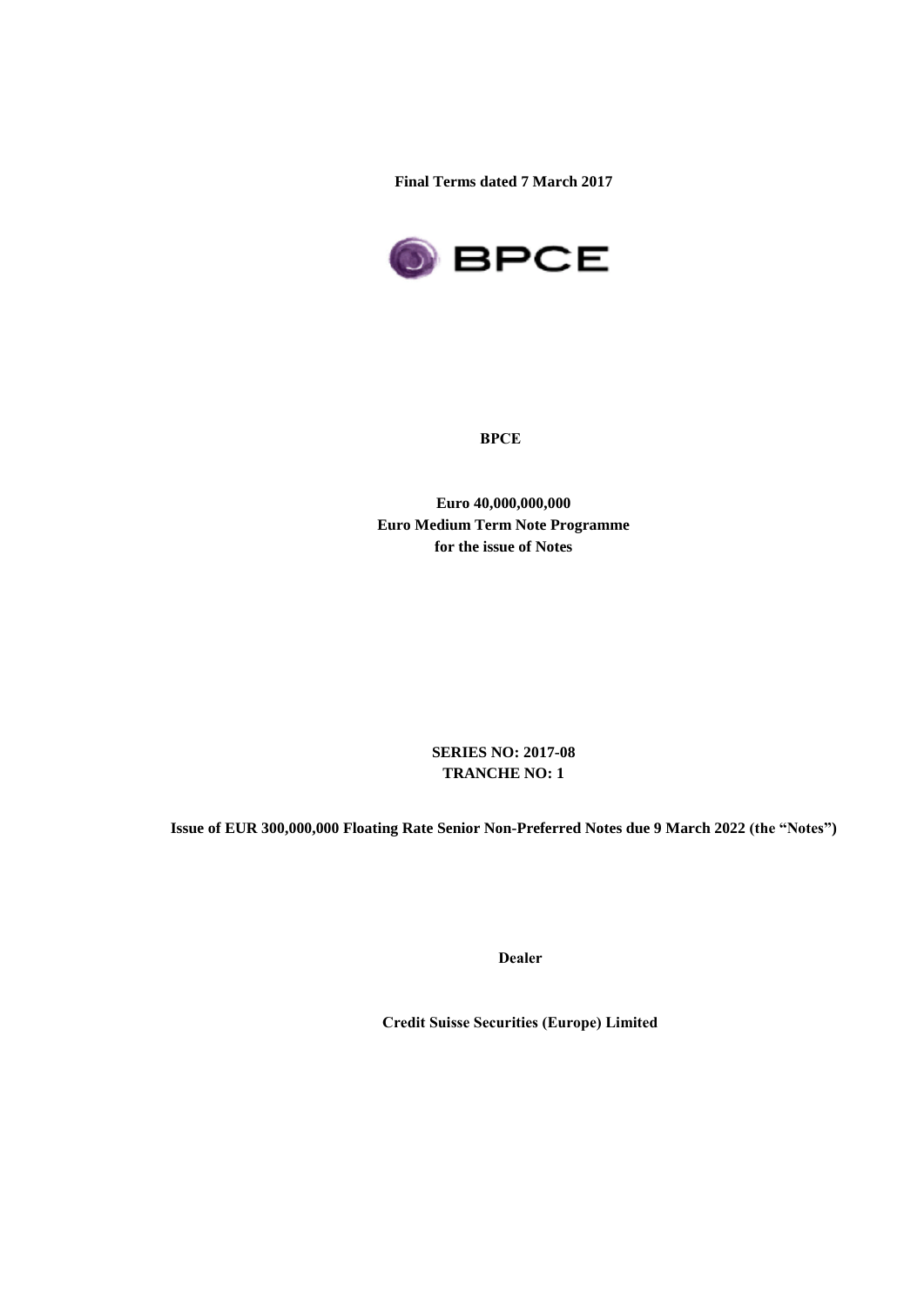### **PART A – CONTRACTUAL TERMS**

Terms used herein shall be deemed to be defined as such for the purposes of the Conditions (the "**Conditions**") set forth in the base prospectus dated 21 December 2016 which received visa n°16-595 from the *Autorité des marchés financiers* (the "**AMF**") on 21 December 2016 (the "**Base Prospectus**") and the supplements to the Base Prospectus dated 16 February 2017 and 2 March 2017 which received from the AMF visa n°17-060 and visa n°17-082 on 16 February 2017 and 2 March 2017 (the **"Base Prospectus Supplements"**), which together constitute a base prospectus for the purposes of the Prospectus Directive.

This document constitutes the Final Terms of the Notes described herein for the purposes of Article 5.4 of the Prospectus Directive and must be read in conjunction with such Base Prospectus as so supplemented. Full information on the Issuer and the offer of the Notes is only available on the basis of the combination of these Final Terms and the Base Prospectus as so supplemented. The Base Prospectus and the Supplement are available for viewing at the office of the Fiscal Agent or each of the Paying Agents and on the website of the AMF (www.amf-france.org) and copies may be obtained from BPCE, 50 avenue Pierre Mendès-France, 75013 Paris, France.

| 1. | Issuer:                           | <b>BPCE</b>                                                                                                                                                  |
|----|-----------------------------------|--------------------------------------------------------------------------------------------------------------------------------------------------------------|
| 2. | Series Number:<br>(i)             | 2017-08                                                                                                                                                      |
|    | Tranche Number:<br>(ii)           | 1                                                                                                                                                            |
| 3. | Specified Currency or Currencies: | Euro                                                                                                                                                         |
| 4. | <b>Aggregate Nominal Amount:</b>  |                                                                                                                                                              |
|    | Series:<br>(i)                    | Euro 300,000,000                                                                                                                                             |
|    | Tranche:<br>(ii)                  | Euro 300,000,000                                                                                                                                             |
| 5. | Issue Price:                      | 100 per cent. of the Aggregate Nominal Amount                                                                                                                |
| 6. | Specified Denomination(s):        | Euro 100,000                                                                                                                                                 |
| 7. | (i) Issue Date:                   | 9 March 2017                                                                                                                                                 |
|    | (ii) Interest Commencement Date:  | <b>Issue Date</b>                                                                                                                                            |
| 8. | <b>Interest Basis:</b>            | Three (3) month Euribor $+1.05$ per cent. Floating Rate<br>(further particulars specified below)                                                             |
| 9. | Maturity Date:                    | 9 March 2022                                                                                                                                                 |
|    | 10. Redemption Basis:             | Subject to any purchase and cancellation or early<br>redemption, the Notes will be redeemed on the Maturity<br>Date at 100 per cent. of their nominal amount |
|    | 11. Change of Interest Basis:     | Not Applicable                                                                                                                                               |
|    | 12. Put/Call Options:             | Not Applicable                                                                                                                                               |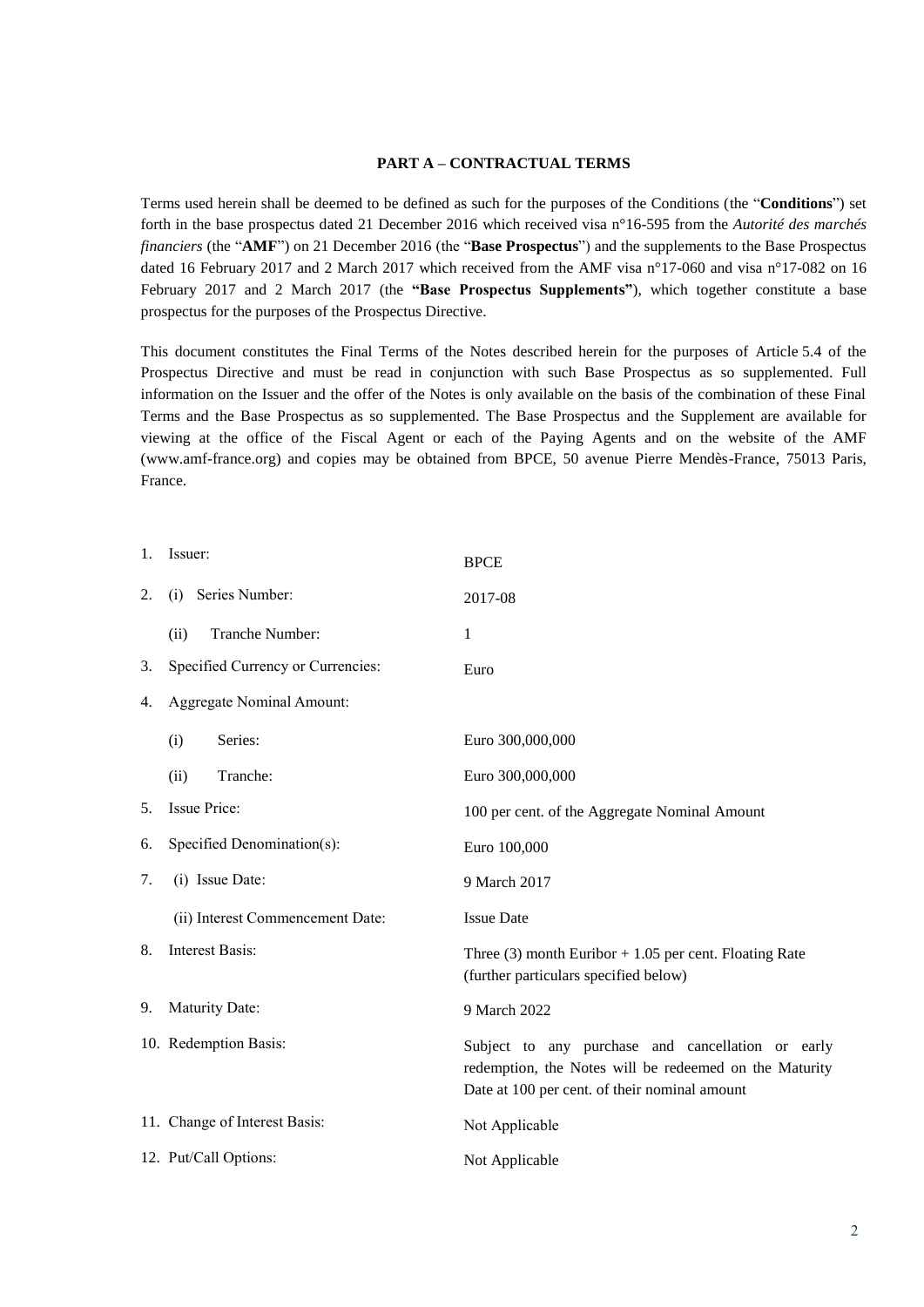| 13. (i) Status of the Notes: |                                 | Senior Non-Preferred Notes                                                                           |  |
|------------------------------|---------------------------------|------------------------------------------------------------------------------------------------------|--|
| (11)                         |                                 | Dates of the corporate authorisations Decision of the <i>Directoire</i> of the Issuer dated 25 April |  |
|                              | for issuance of Notes obtained: | 2016 and decision of Roland CHARBONNEL, Director of                                                  |  |
|                              |                                 | Group Funding and Investor Relations Department, dated                                               |  |
|                              |                                 | 28 February 2017                                                                                     |  |

# **PROVISIONS RELATING TO INTEREST (IF ANY) PAYABLE**

| 14. Fixed Rate Note Provisions |                                                                                                                                     | Not Applicable                                                                                                                                                                                                                                                                                                                  |  |
|--------------------------------|-------------------------------------------------------------------------------------------------------------------------------------|---------------------------------------------------------------------------------------------------------------------------------------------------------------------------------------------------------------------------------------------------------------------------------------------------------------------------------|--|
|                                | 15. Floating Rate Note Provisions                                                                                                   | Applicable                                                                                                                                                                                                                                                                                                                      |  |
| (i)                            | Interest Period(s):                                                                                                                 | The period beginning on (and including) the Interest<br>Commencement Date and ending on (but excluding) the<br>First Interest Payment Date and each successive period<br>beginning on (and including) a Specified Interest Payment<br>Date and ending on (but excluding) the next succeeding<br>Specified Interest Payment Date |  |
| (ii)                           | Specified Interest Payment Dates:                                                                                                   | 9 March, 9 June, 9 September, 9 December in each year,<br>subject to adjustment in accordance with the Business Day<br>Convention set out in (iv) below                                                                                                                                                                         |  |
| (iii)                          | First Interest Payment Date:                                                                                                        | 9 June 2017                                                                                                                                                                                                                                                                                                                     |  |
| (iv)                           | <b>Business Day Convention:</b>                                                                                                     | Modified Following Business Day Convention                                                                                                                                                                                                                                                                                      |  |
| (v)                            | <b>Interest Period Date:</b>                                                                                                        | Not Applicable                                                                                                                                                                                                                                                                                                                  |  |
| (vi)                           | Business Centre(s):                                                                                                                 | Paris, TARGET                                                                                                                                                                                                                                                                                                                   |  |
|                                | (vii) Manner in which the Rate(s) of<br>Interest is/are to be determined:                                                           | Screen Rate Determination                                                                                                                                                                                                                                                                                                       |  |
|                                | (viii) Party responsible for calculating the<br>Rate(s) of Interest and/or Interest<br>Amount(s) (if not the Calculation<br>Agent): | Not Applicable                                                                                                                                                                                                                                                                                                                  |  |
| (ix)                           | Screen Rate Determination:                                                                                                          |                                                                                                                                                                                                                                                                                                                                 |  |
|                                | - Reference Rate:                                                                                                                   | Three (3) month EURIBOR                                                                                                                                                                                                                                                                                                         |  |
|                                | - Interest Determination Date:                                                                                                      | Two (2) TARGET Business Days prior to the first day of<br>each Interest Accrual Period                                                                                                                                                                                                                                          |  |
|                                | - Relevant Screen Page:                                                                                                             | Reuters EURIBOR01                                                                                                                                                                                                                                                                                                               |  |
|                                | - Relevant Screen Page Time:                                                                                                        | 11.00 a.m. (Brussels time)                                                                                                                                                                                                                                                                                                      |  |
| (x)                            | FBF Determination                                                                                                                   | Not Applicable                                                                                                                                                                                                                                                                                                                  |  |
| (xi)                           | ISDA Determination:                                                                                                                 | Not Applicable                                                                                                                                                                                                                                                                                                                  |  |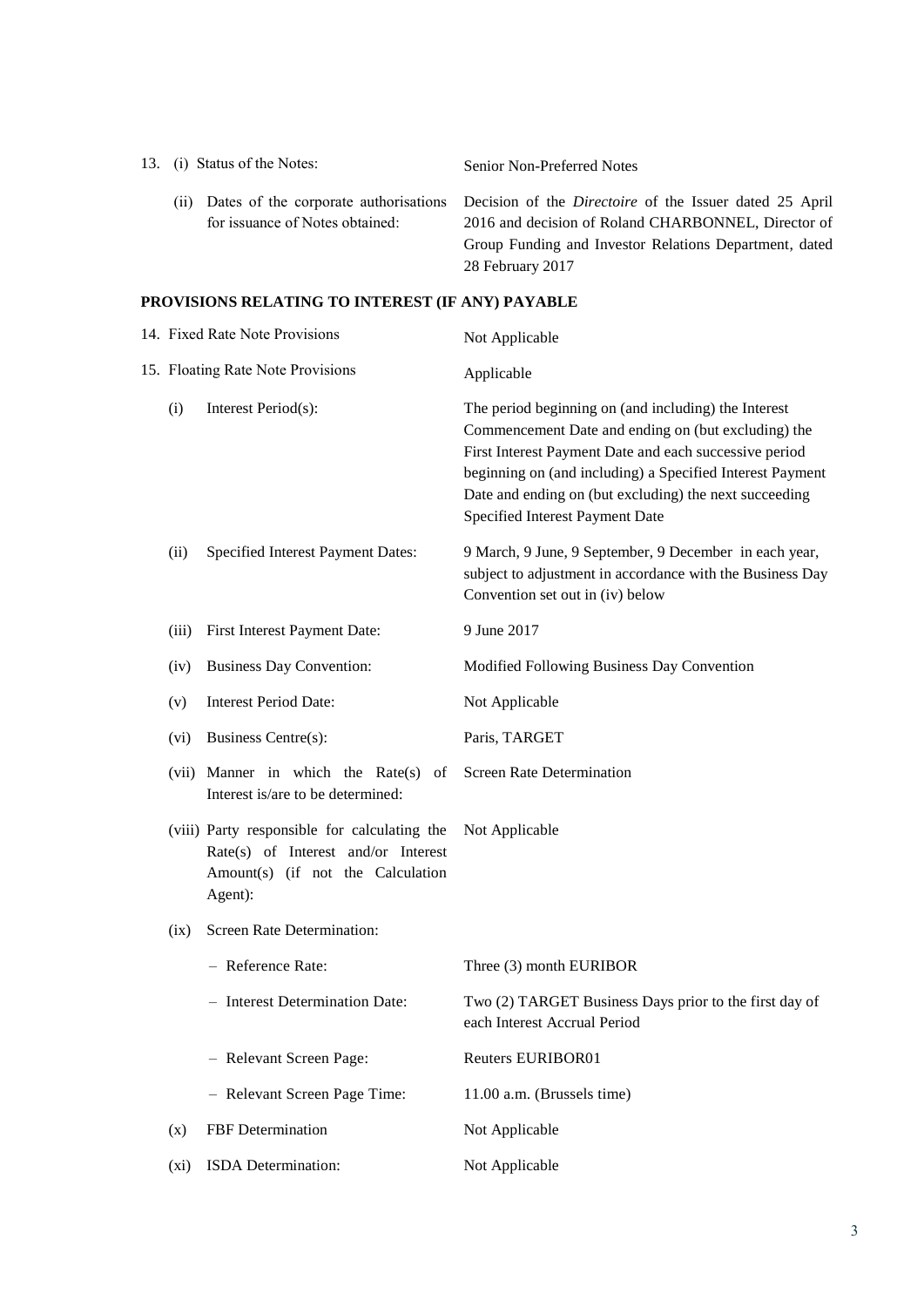| $(xii)$ Margin $(s)$ :                                                                                                                                                                                                                                    | $+1.05$ per cent. per annum                                     |  |
|-----------------------------------------------------------------------------------------------------------------------------------------------------------------------------------------------------------------------------------------------------------|-----------------------------------------------------------------|--|
| (xiii) Minimum Rate of Interest:                                                                                                                                                                                                                          | Not Applicable                                                  |  |
| (xiv) Maximum Rate of Interest:                                                                                                                                                                                                                           | Not Applicable                                                  |  |
| (xv) Day Count Fraction:                                                                                                                                                                                                                                  | Actual/360 (Adjusted)                                           |  |
| 16. Zero Coupon Note Provisions                                                                                                                                                                                                                           | Not Applicable                                                  |  |
| 17. Inflation Linked Interest Note Provisions                                                                                                                                                                                                             | Not Applicable                                                  |  |
| PROVISIONS RELATING TO REDEMPTION                                                                                                                                                                                                                         |                                                                 |  |
| 18. Call Option                                                                                                                                                                                                                                           | Not Applicable                                                  |  |
| 19. Put Option                                                                                                                                                                                                                                            | Not Applicable                                                  |  |
| 20. MREL/TLAC Disqualification Event Call<br>Option:                                                                                                                                                                                                      | Applicable                                                      |  |
| 21. Final Redemption Amount of each Note                                                                                                                                                                                                                  | Euro 100,000 per Note of Euro 100,000 Specified<br>Denomination |  |
| 22. Inflation Linked Notes - Provisions relating<br>to the Final Redemption Amount:                                                                                                                                                                       | Not Applicable                                                  |  |
| 23. Early Redemption Amount                                                                                                                                                                                                                               |                                                                 |  |
| Early Redemption Amount(s) of each<br>(i)<br>Senior Preferred Note payable on<br>redemption upon the occurrence of a<br>Withholding Tax Event (Condition<br>$6(i)(i)$ , a Gross-Up Event (Condition<br>6(i)(ii)) or for illegality (Condition<br>$6(1)$ : | Not Applicable                                                  |  |
| Early Redemption Amount(s) of each<br>(ii)<br>Senior Non-Preferred Note payable on<br>redemption upon the occurrence of an<br>MREL/TLAC Disqualification Event<br>(Condition 6(g)) or a Withholding Tax<br>Event (Condition $6(i)(i)$ ):                  | Euro 100,000 per Note of Euro 100,000 Specified<br>Denomination |  |
| Early Redemption Amount(s) of each<br>(iii)<br>Subordinated<br>Note<br>payable<br>on<br>redemption upon the occurrence of a<br>Capital Event (Condition 6(h), a<br>Withholding Tax Event (Condition<br>6(i)(i) or a Tax Deductibility Event               |                                                                 |  |

(Condition 6(i)(iii)): Not Applicable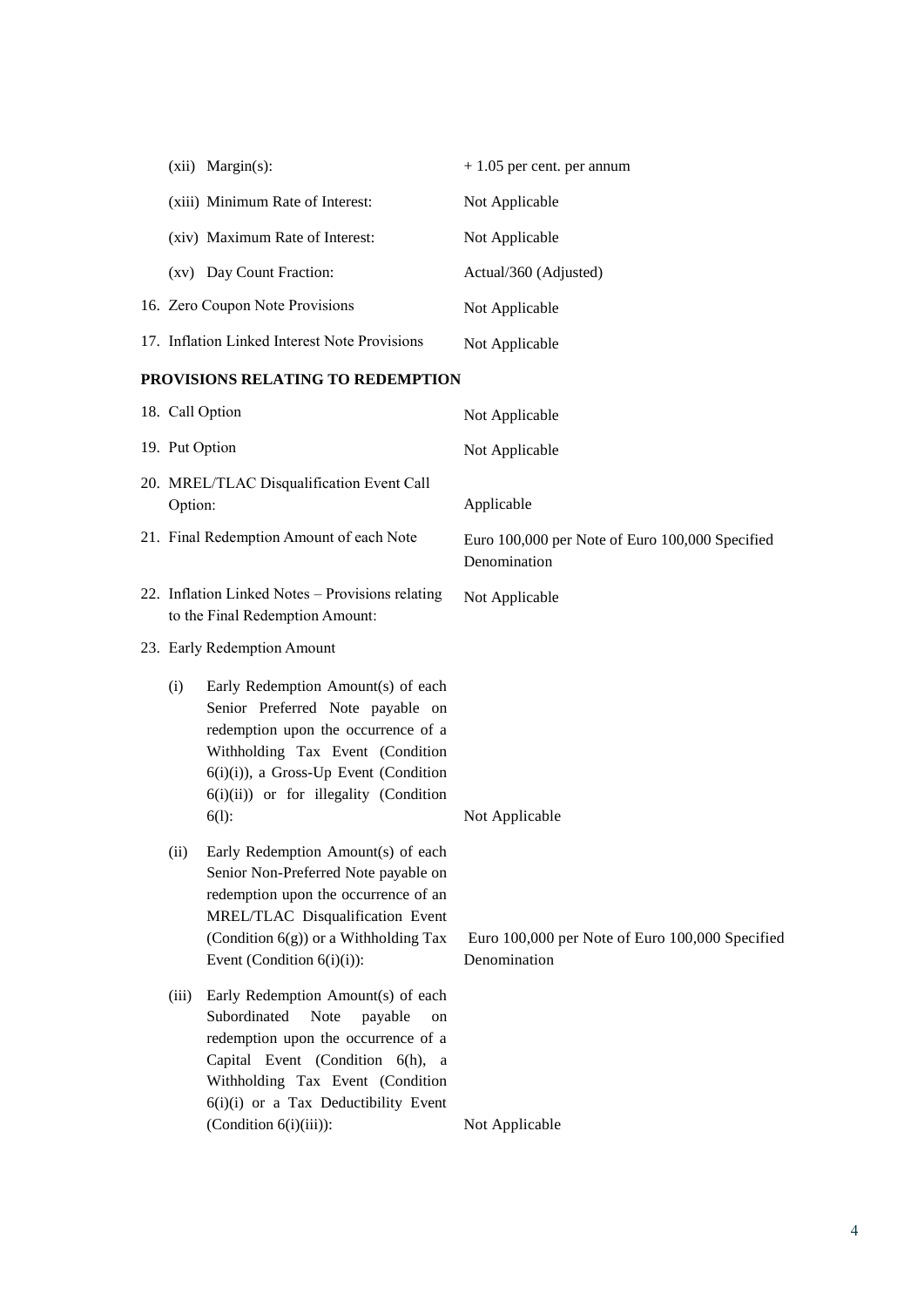| (iv) Early Redemption Amount(s) of each Not Applicable |  |
|--------------------------------------------------------|--|
| Note payable on redemption upon the                    |  |
| occurrence of an Event of Default                      |  |
| $(Condition 9)$ :                                      |  |

- (v) Redemption for taxation reasons permitted on days others than Interest Payment Dates (Condition 6(i)): Yes
- (vi) Unmatured Coupons to become void upon early redemption (Materialised Bearer Notes only) (Condition 7(f)): Not Applicable

## **GENERAL PROVISIONS APPLICABLE TO THE NOTES**

|                                                                                                                             | 24. Form of Notes:             | <b>Dematerialised Notes</b>      |
|-----------------------------------------------------------------------------------------------------------------------------|--------------------------------|----------------------------------|
| (i)                                                                                                                         | Form of Dematerialised Notes:  | Bearer form (au porteur)         |
| (ii)                                                                                                                        | <b>Registration Agent:</b>     | Not Applicable                   |
| (iii)                                                                                                                       | Temporary Global Certificate:  | Not Applicable                   |
| (iv)                                                                                                                        | Applicable TEFRA exemption:    | Not Applicable                   |
|                                                                                                                             | 25. Financial Centre(s):       | France, TARGET                   |
| 26. Talons for future Coupons or Receipts to be<br>attached to Definitive Notes (and dates on<br>which such Talons mature): |                                | N <sub>0</sub>                   |
| 27. Details relating to Instalment Notes: amount<br>of each instalment, date on which each<br>payment is to be made:        |                                |                                  |
|                                                                                                                             | 28. Redenomination provisions: | Not Applicable<br>Not Applicable |
| 29. Purchase in accordance with Article L.213-1<br>A and D.213-1 A of the French Code<br>monétaire et financier:            |                                | Applicable                       |
|                                                                                                                             | 30. Consolidation provisions:  | Not Applicable                   |
|                                                                                                                             | 31. Waiver of Set-Off:         | Applicable                       |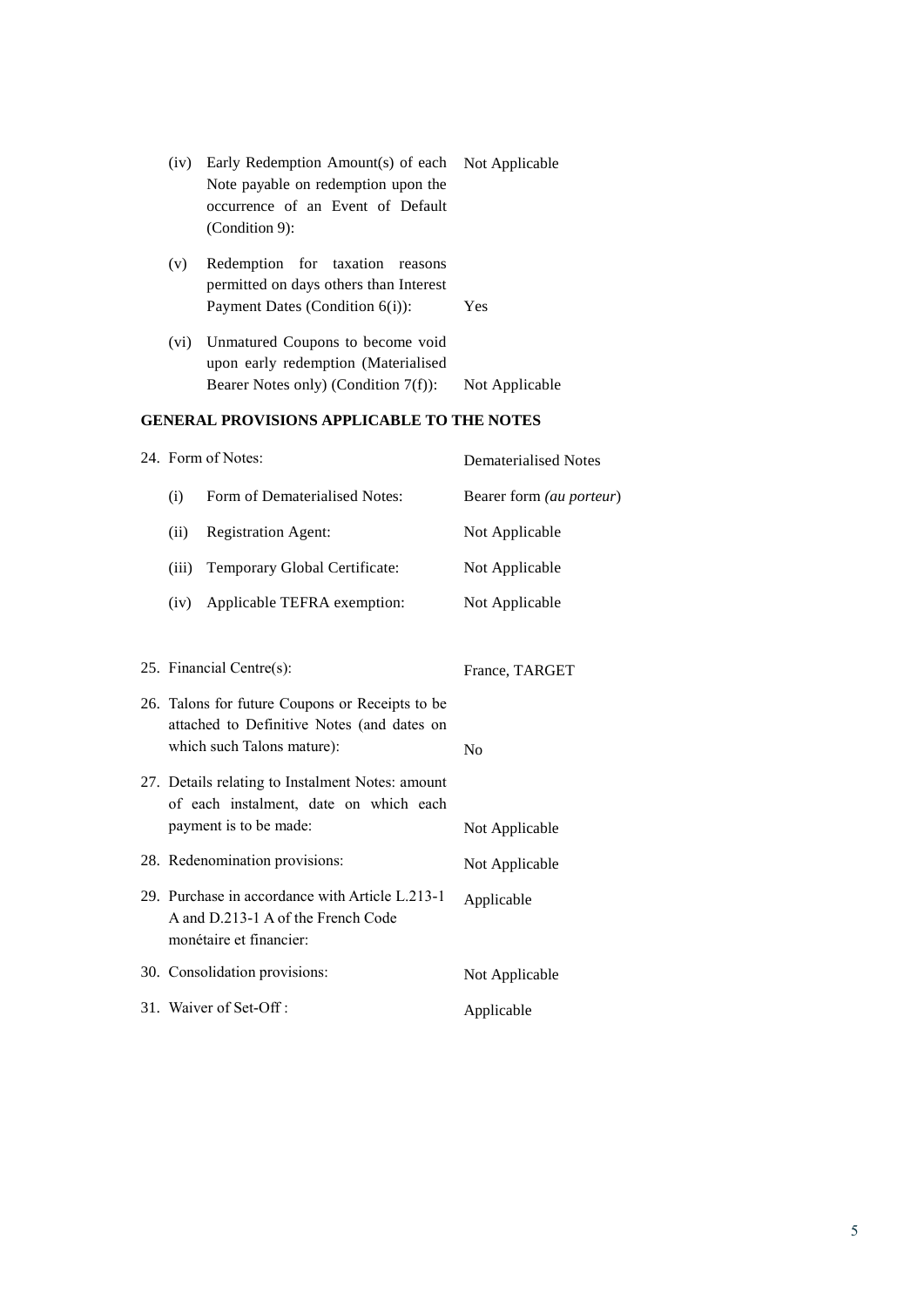32. *Masse*: Contractual *Masse* shall apply Name and address of the Representative: The initial Representative will be: MCM AVOCAT, Selarl d'avocats interbarreaux inscrite au Barreau de Paris 10, rue de Sèze 75009 Paris France Represented by Maître Antoine Lachenaud, Co-gérant – associé Name and address of the alternate Representative: Maître Philippe Maisonneuve Avocat 10, rue de Sèze 75009 Paris France

> The Representative will receive a remuneration of Euro 2,000 (excluding VAT) per year.

#### **RESPONSIBILITY**

The Issuer accepts responsibility for the information contained in these Final Terms.

Signed on behalf of BPCE

Duly represented by:

Roland CHARBONNEL, Director of Group Funding and Investor Relations Department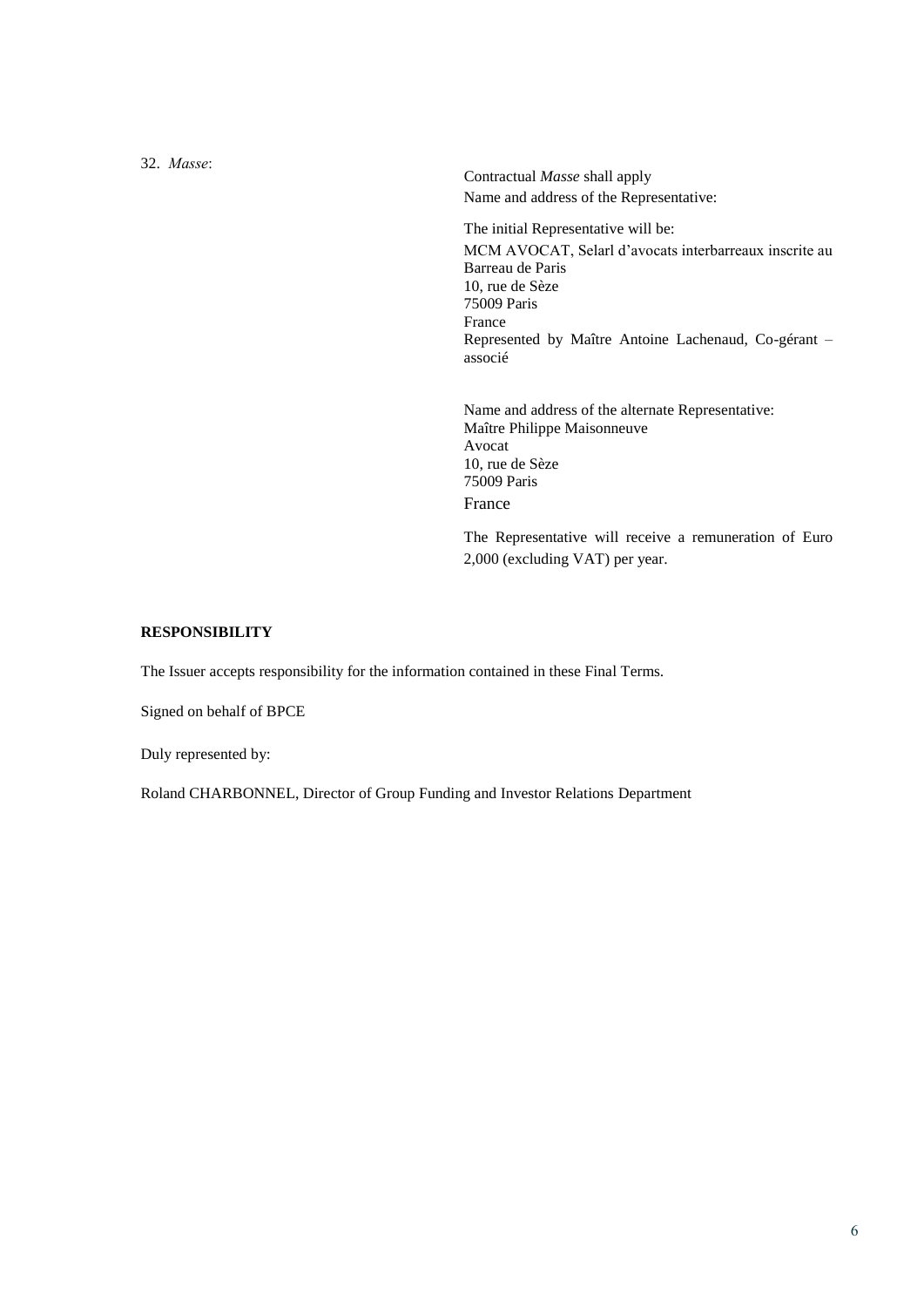#### **PART B – OTHER INFORMATION**

### **1. LISTING AND ADMISSION TO TRADING**

(i) Listing and Admission to trading: Application has been made by the Issuer (or on its behalf) for the Notes to be listed and admitted to trading on Euronext Paris with effect from the Issue Date.

(ii) Estimate of total expenses related to admission to trading: Euro 4,300

## **2. RATINGS**

Ratings: The Notes to be issued have been rated: S & P: BBB+ Moody's: Baaa3 Fitch: A

> Each of S&P, Moody's and Fitch are established in the European Union and registered under Regulation (EC) No 1060/2009 as amended.

### **3. INTERESTS OF NATURAL AND LEGAL PERSONS INVOLVED IN THE ISSUE**

"Save as discussed in "Subscription and Sale", so far as the Issuer is aware, no person involved in the offer of the Notes has an interest material to the offer."

## **4. OPERATIONAL INFORMATION**

| ISIN:                                                                                                                       | FR0013241130             |
|-----------------------------------------------------------------------------------------------------------------------------|--------------------------|
| Common Code:                                                                                                                | 157569783                |
| Depositaries:                                                                                                               |                          |
| Euroclear France to act as Central<br>(i)<br>Depositary:                                                                    | Yes                      |
| (ii) Common Depositary for Euroclear<br>and Clearstream:                                                                    |                          |
|                                                                                                                             | N <sub>0</sub>           |
| Any clearing system(s) other than Not Applicable<br>Euroclear and Clearstream and the<br>relevant identification number(s): |                          |
| Delivery:                                                                                                                   | Delivery against payment |
| Names and addresses of additional                                                                                           |                          |
| Paying Agent(s) (if any):                                                                                                   | Not Applicable           |